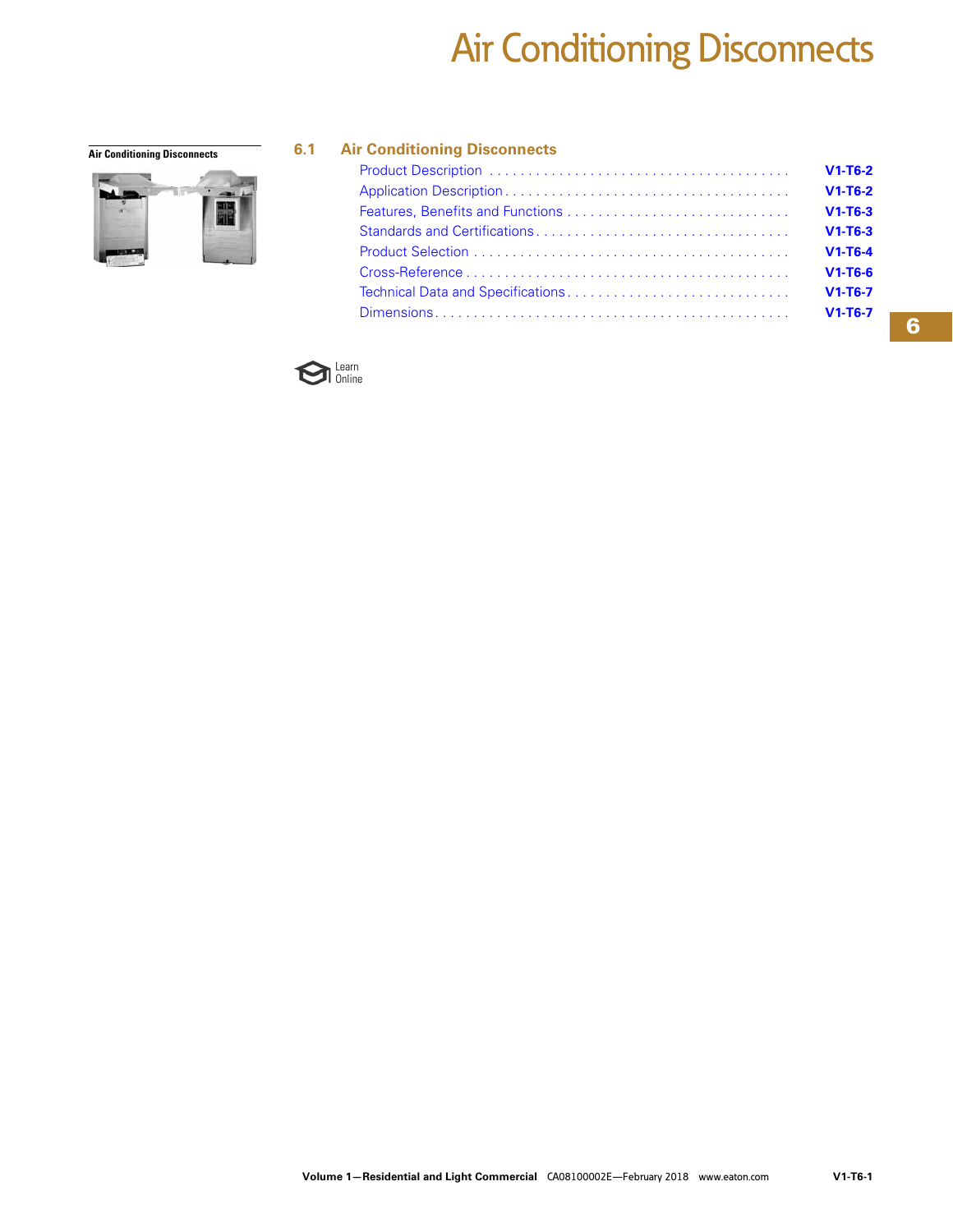# Revision notes

### Volume 1—Residential and Light Commercial, CA08100002E

|  |  |  |  | Tab 6-Air Conditioning Disconnects |
|--|--|--|--|------------------------------------|
|--|--|--|--|------------------------------------|

| <b>Revision date</b> | Section | Change page(s) | Description                                                                           |
|----------------------|---------|----------------|---------------------------------------------------------------------------------------|
| 02/19/2018           | All     | All            | 2018<br>e to revision date to match print version.<br>February<br>change <sup>-</sup> |

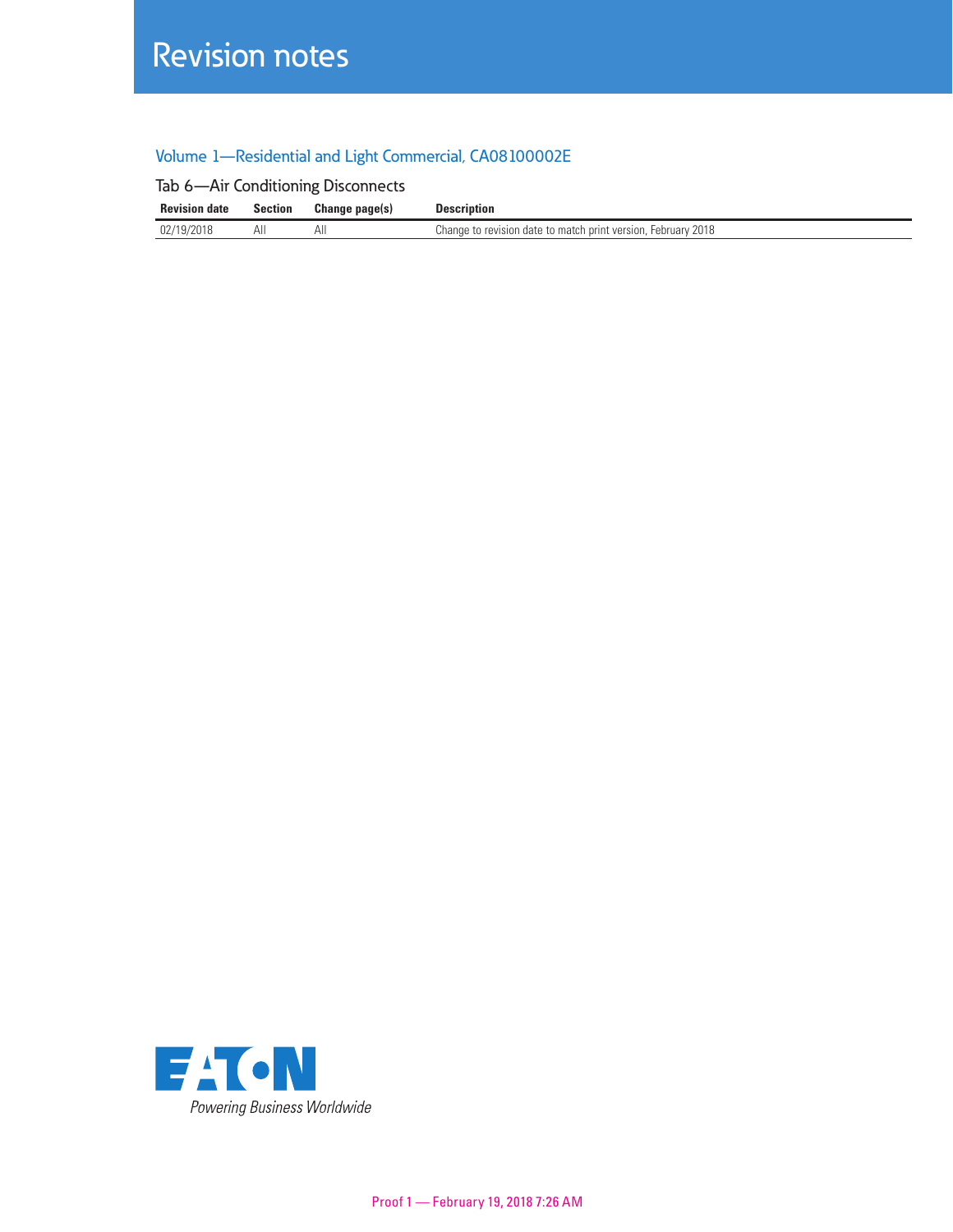### **Air Conditioning Disconnects**

#### Fused, Unfused and Molded Case Switch

<span id="page-2-0"></span>**Air Conditioning Disconnects Contents**



*Complete Line of Fused, Unfused and Molded Case Switch Type Air Conditioning Disconnects*

#### **Product Description**

An air conditioning disconnect (ACD) is a disconnect located between a loadcenter (distribution panel) and air conditioner. Eaton's ACD product line provides an installer or repair personnel with a visible disconnecting means when performing maintenance. ACDs are also known as disconnects, pullouts or air conditioning switches.

Non-fused pullout and molded case switch devices provide personnel with a visible ON-OFF disconnecting means. While fused pullout units also perform this function, they also provide an additional level of protection for the air conditioner.

Fused and non-fused devices are of a pullout design, where the user physically removes or "pulls out" a tab to break the electrical connection. A molded case switch is similar to a light switch where the user "switches" the unit to the indicated ON-OFF position.

#### **Fused and Non-Fused Pullouts**

- ON/OFF control provided by a pullout handle
- Pullout handle can be conveniently stored in the compartment in the OFF position, helping to prevent the handle from being misplaced
- Protective shield cannot be removed until the pullout handle is removed, disconnecting the power

#### **Molded Case Switch**

- Rugged molded case construction in a disconnect switch that looks like a circuit breaker but operates like an ordinary household light switch
- Plug-in molded case switch (included) eliminates the need for pullout handles
- No need for replacement pullout handles due to loss or theft

### **Application Description**

*Description Page* Features, Benefits and Functions . . . . . . . . . . . . . **V1-T6-3** Standards and Certifications . . . . . . . . . . . . . . . . . **V1-T6-3** Product Selection . . . . . . . . . . . . . . . . . . . . . . . . . **V1-T6-4** Cross-Reference . . . . . . . . . . . . . . . . . . . . . . . . . . **V1-T6-6** Technical Data and Specifications. . . . . . . . . . . . . **V1-T6-7** Dimensions. . . . . . . . . . . . . . . . . . . . . . . . . . . . . . **V1-T6-7**

The most widely used application for ACDs is for residential and light commercial air conditioning units. An ACD is installed outdoors, in visible proximity to the air conditioner condensing unit. ACDs are also found in use with heat pumps, swimming pools, spas, whirlpools and pump houses, and meet 2008 NEC Article 422.31 (B) requirements for servicing electric water heaters. Metallic enclosures are galvanized steel and are installed in various locations. Non-metallic enclosures are a plastic (polycarbonate) enclosure commonly used in coastal or salt-water areas.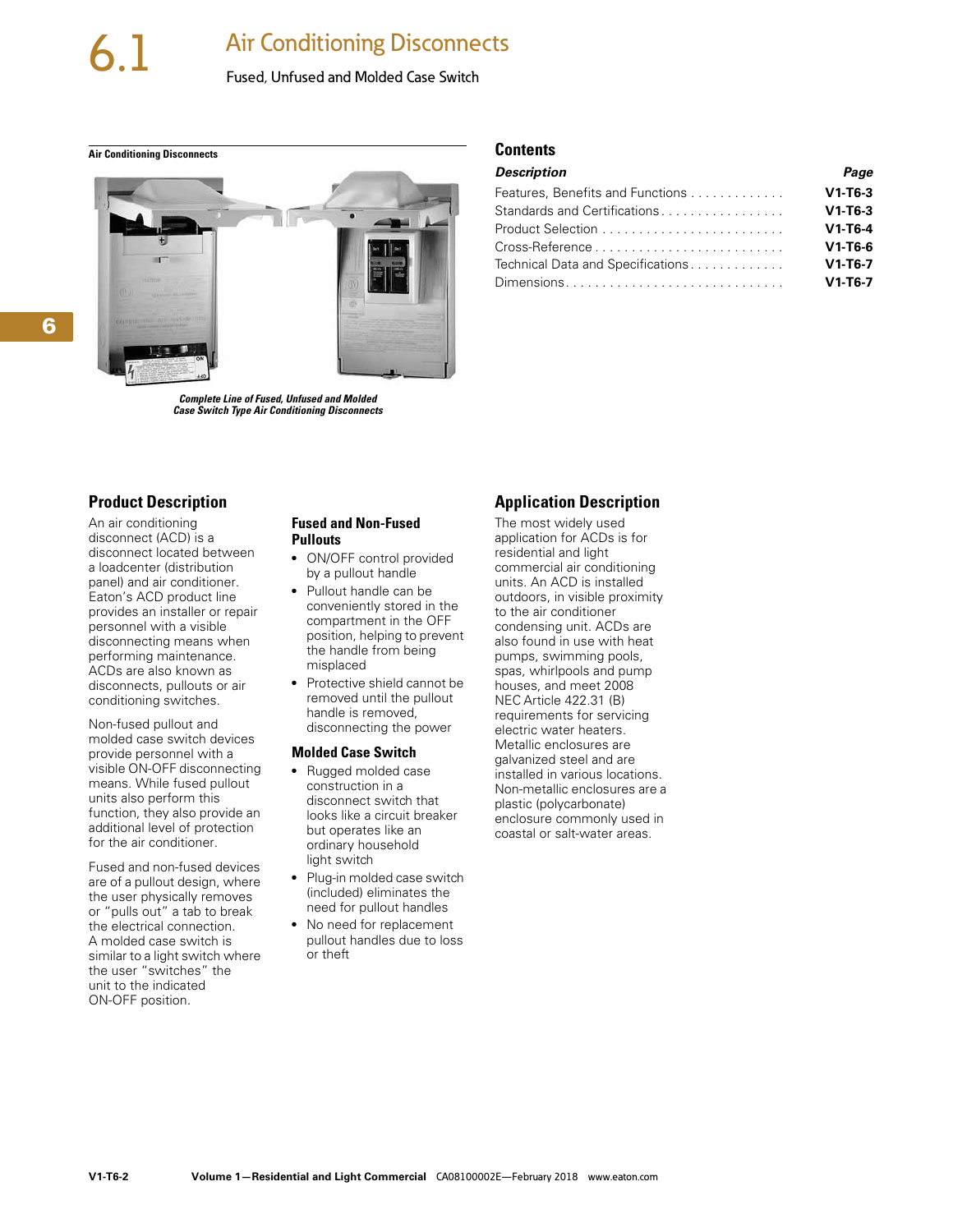### **Air Conditioning Disconnects**

#### Fused, Unfused and Molded Case Switch

#### <span id="page-3-0"></span>**Features, Benefits and Functions**

- Single-phase, two-wire, 240 Vac and three-phase, three-wire, 240 Vac
- NEMA 3R outdoor enclosures offered in metallic and non-metallic versions
- Easy-to-remove highstrength protective shield for easier wiring and mounting
- Easy-to-remove front cover (no screws or fasteners to remove)
- 1-inch knockouts on the bottom, back and side of unit
- Copper-rated line and load lugs that are easily accessible
- Ample wiring space for mounting with a stud gun (single keyhole, two- or three-point mounting)
- Fused devices are service entrance rated

**Note:** Fused non-metallic units require the addition of **GB4NM** ground bar to obtain a Service Entrance rating.

- Horsepower rated (10 hp maximum at 240 Vac)
- Padlockable door provision for safety and reduction of tampering
- Metallic enclosures are bottom entry and exit only
- Non-metallic enclosures have knockouts and a hub provision for top access
- Non-metallic enclosures have a single unit door and protective shield for installer convenience
- Non-metallic enclosures are durable and provide excellent resistance to climate changes
- Factory-installed tamperresistant/weather-resistant receptacles are available as an option on some products

#### **Standards and Certifications**

● UL listed File No. E132354, E143893, E196365



Contact Eaton for details and part numbers for CSA approved units.

**6**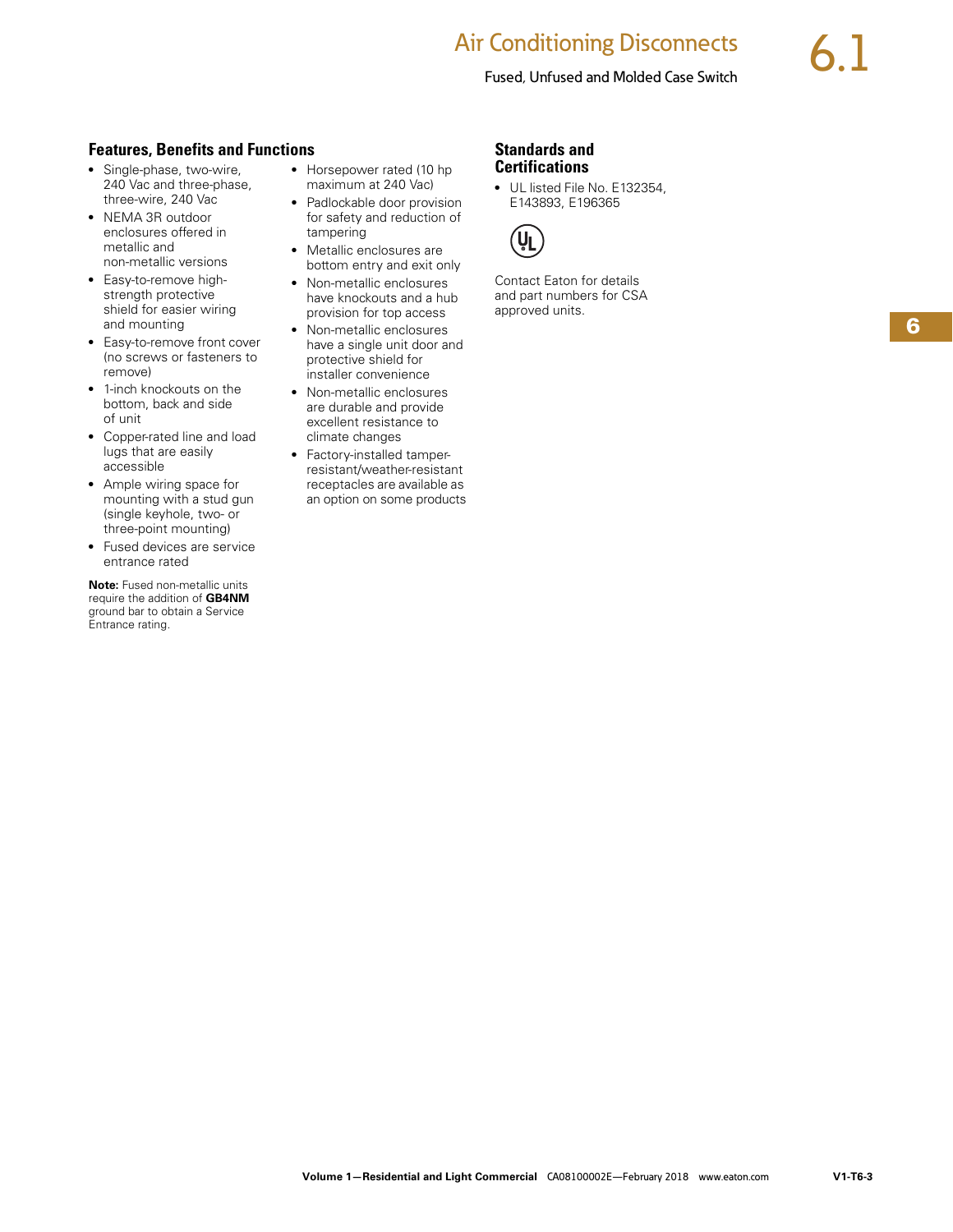Fused, Unfused and Molded Case Switch

#### <span id="page-4-0"></span>**Product Selection**

#### **Non-Fused Pullouts**

**Fused Pullouts**



**DPU222R**

| Main<br>Ampere                       | <b>Maximum hp Rating</b> |       | <b>Wire Size</b><br><b>Range Cu/Al</b> | Catalog         |  |
|--------------------------------------|--------------------------|-------|----------------------------------------|-----------------|--|
| <b>Rating</b>                        | 120 V                    | 240 V | 60 °C or 75 °C                         | <b>Number</b>   |  |
| <b>Galvanized Steel</b>              |                          |       |                                        |                 |  |
| 60                                   |                          | 10    | $#14 - 3$                              | DPIJ222R $0$    |  |
| Non-Metallic/Polycarbonate Enclosure |                          |       |                                        |                 |  |
| 60                                   |                          | 10    | $#14-2$                                | ACD222URNM-A2 ① |  |

## **6**

#### **DPF222R**



| <b>Main</b>             | <b>Maximum hp Rating</b> |       | <b>Wire Size</b>                     |                                 |  |
|-------------------------|--------------------------|-------|--------------------------------------|---------------------------------|--|
| Ampere<br>Rating        | 120 V                    | 240 V | <b>Range Cu/Al</b><br>60 °C or 75 °C | <b>Catalog</b><br><b>Number</b> |  |
| <b>Galvanized Steel</b> |                          |       |                                      |                                 |  |
| $30^\circ$              | 2                        | 3     | $#14 - 3$                            | <b>DPF221R</b> <sup>①</sup>     |  |
| $60$ <sup>2</sup>       | 3                        | 10    | $#14 - 3$                            | <b>DPF222R</b> ①                |  |
| <b>Non-Metallic</b>     |                          |       |                                      |                                 |  |
| 30                      | 2                        | 3     | $#14-2$                              | ACD221RNM-A2 <sup>①</sup>       |  |
| 60                      | 3                        | 10    | $#14-2$                              | ACD222RNM-A2 <sup>①</sup>       |  |
|                         |                          |       |                                      |                                 |  |

For Service Entrance applications, see footnotes below.

#### **DPB222R**



|                         | <b>Molded Case Switch</b>            |       |                                        |                      |
|-------------------------|--------------------------------------|-------|----------------------------------------|----------------------|
| Main<br><b>Ampere</b>   | <b>Maximum hp Rating</b>             |       | <b>Wire Size</b><br><b>Range Cu/Al</b> | <b>Catalog</b>       |
| <b>Rating</b>           | 120 V                                | 240 V | 60 °C or 75 °C                         | <b>Number</b>        |
| <b>Galvanized Steel</b> |                                      |       |                                        |                      |
| 60                      |                                      | 10    | $#14 - 3$                              | <b>DPB222R 3</b>     |
|                         | Non-Metallic/Polycarbonate Enclosure |       |                                        |                      |
| 60                      |                                      | 10    | $#14-2$                                | <b>B60NARNM-A2 3</b> |

*Notes*

<sup>1</sup>For replacement pullout head, order part number **96-3258-4**.

<sup>2</sup>To obtain a Service Entrance Rating, the addition of a **DPFG** (ground bar kit) is required.

<sup>3</sup>For replacement molded case switch, order part number **BR260NA**.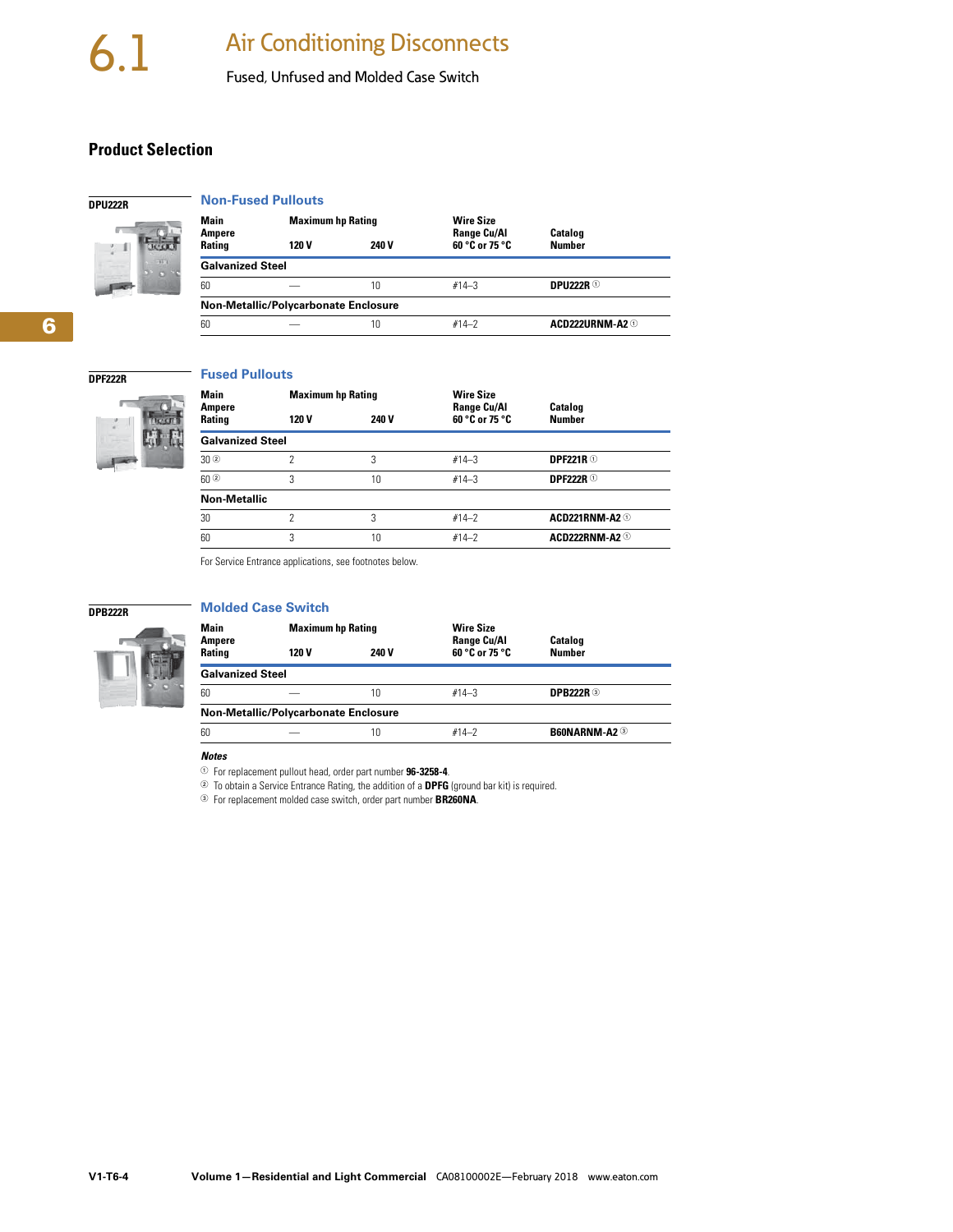### Fused, Unfused and Molded Case Switch

**6**

#### **DPU222RGF20**

#### **ACD with 20 Ampere Ground Fault Receptacle**  $\odot$



| Main<br>Ampere            | <b>Maximum hp Rating</b> |              | <b>Wire Size</b><br><b>Range Cu/Al</b> | <b>Catalog</b>    |  |
|---------------------------|--------------------------|--------------|----------------------------------------|-------------------|--|
| <b>Rating</b>             | 120 V                    | <b>240 V</b> | 60 °C or 75 °C                         | <b>Number</b>     |  |
| <b>Non-Fused Pullouts</b> |                          |              |                                        |                   |  |
| 60                        |                          | 10           | $#14 - 3$                              | DPU222RGF20WTST 2 |  |
| 60                        |                          | 10           | $#14 - 3$                              | DPU222RGF20ST     |  |
| <b>Fused Pullouts</b>     |                          |              |                                        |                   |  |
| 30                        | 2                        | 3            | $#14-3$                                | DPF221RGF20WTST 2 |  |
| 30                        | 2                        | 3            | $#14 - 3$                              | DPF221RGF20ST     |  |
| 60                        | 3                        | 10           | $#14 - 3$                              | DPF222RGF20WTST 2 |  |
| 60                        | 3                        | 10           | $#14-3$                                | DPF222RGF20ST     |  |

#### **DPU222RGF15**



### **ACD with 15 Ampere Ground Fault Receptacle**  $\circledcirc$

| Main<br>Ampere            | <b>Maximum hp Rating</b> |       | <b>Wire Size</b><br><b>Range Cu/Al</b> | <b>Catalog</b>         |  |
|---------------------------|--------------------------|-------|----------------------------------------|------------------------|--|
| Rating                    | 120 V                    | 240 V | 60 °C or 75 °C                         | <b>Number</b>          |  |
| <b>Non-Fused Pullouts</b> |                          |       |                                        |                        |  |
| 60                        |                          | 10    | $#14 - 3$                              | DPU222RGF15ST          |  |
| 60                        |                          | 10    | $#14 - 3$                              | <b>DPU222RGF15WTST</b> |  |
| <b>Fused Pullouts</b>     |                          |       |                                        |                        |  |
| 30                        | 2                        | 3     | $#14 - 3$                              | DPF221RGF15ST          |  |
| 30                        | 2                        | 3     | $#14 - 3$                              | DPF221RGF15WTST 2      |  |
| 60                        | 3                        | 10    | $#14 - 3$                              | DPF222RGF15ST          |  |
| 60                        | 3                        | 10    | $#14 - 3$                              | DPF222RGF15WTST 2      |  |
|                           |                          |       |                                        |                        |  |

#### *Notes*

 $\odot$  Factory-installed GFCI receptacle.

<sup>2</sup> Includes weather-resistant/tamper-resistant receptacles to meet 2008 NEC Article 406.8 (A) and 406.11 requirements.

<sup>3</sup>NEC permits the maximum receptacle rating of a 15 A circuit to be 15 A.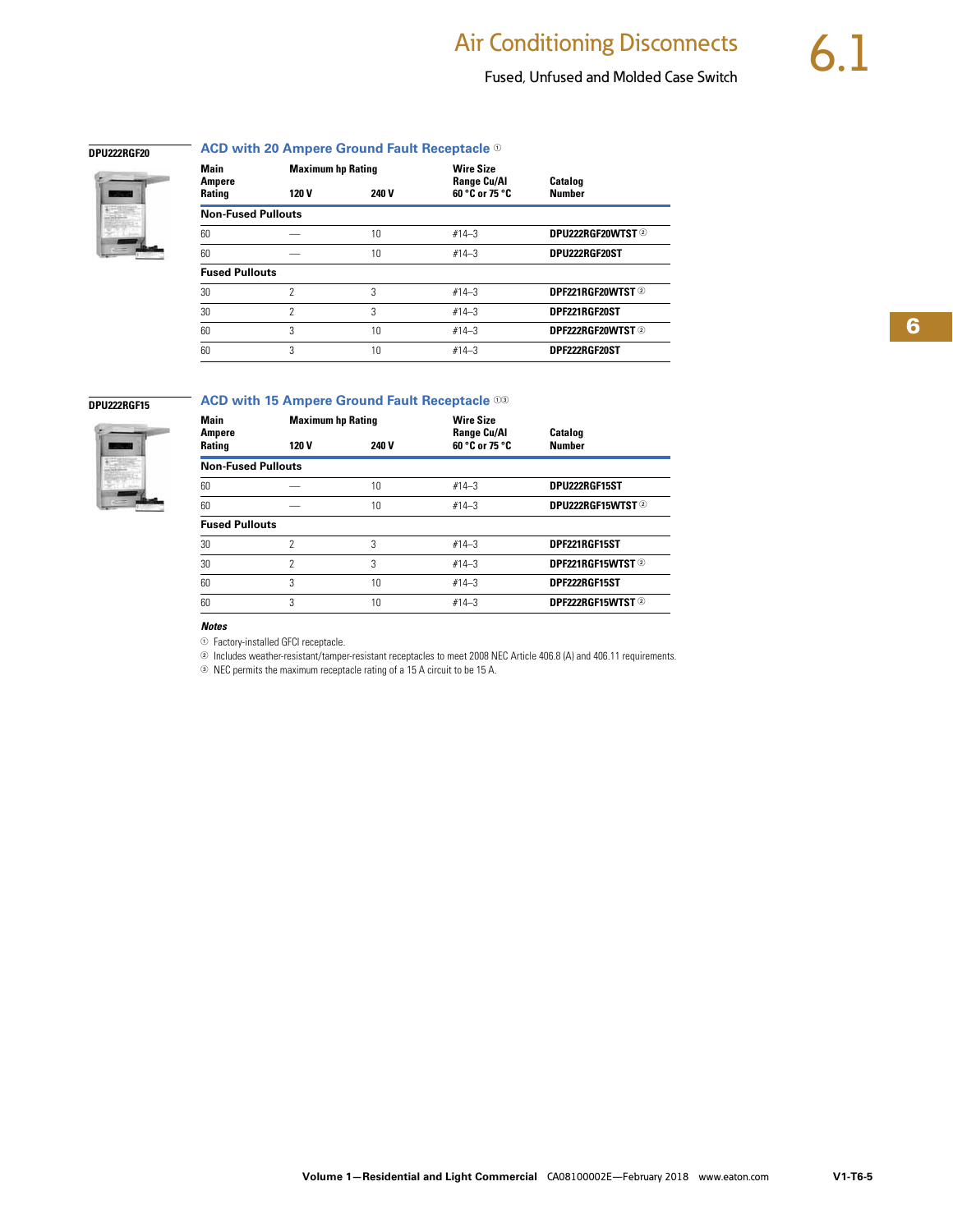# <span id="page-6-0"></span>6.1 Air Conditioning Disconnects

#### Fused, Unfused and Molded Case Switch

**Three-Phase Non-Fused ACD**



| Main                    |       | <b>Maximum hp Rating</b> |                                    |                                 |  |  |
|-------------------------|-------|--------------------------|------------------------------------|---------------------------------|--|--|
| Ampere<br><b>Rating</b> | 240 V | 480 V                    | <b>Wire Size</b><br>Range Cu 75 °C | <b>Catalog</b><br><b>Number</b> |  |  |
| 60                      | 15    | 30                       | $#14 - 4$                          | DPU362RA                        |  |  |

#### **Cross-Reference**

**6**

#### **Cross-Reference**

#### **Catalog Number**

| <b>Description</b>                               | Eaton                          | Square D <sup>®</sup>    | $GE^{\circledR}$         | <b>Siemens®</b><br>$(Murray^@)$ | <b>Milbank</b>           | <b>Midwest</b>           |
|--------------------------------------------------|--------------------------------|--------------------------|--------------------------|---------------------------------|--------------------------|--------------------------|
| <b>Metallic/Galvanized Steel Enclosure</b>       |                                |                          |                          |                                 |                          |                          |
| 30 A fused                                       | <b>DPF221R</b>                 |                          | <b>TF30R</b>             | WF2030                          | U3830                    | U035F2                   |
| 60 A fused                                       | <b>DPF222R</b>                 |                          | TF60R                    | WF2060                          | U3860                    | U065F1                   |
| 60 A non-fused                                   | <b>DPU222R</b>                 |                          | TFN60R                   |                                 | U3800                    | U065P010                 |
| 60 A non-fused compact design                    | <b>DPU222R</b>                 |                          |                          | <b>WNFC2060</b>                 | $\overline{\phantom{0}}$ | $\overline{\phantom{0}}$ |
| 60 A molded case switch                          | <b>DPB222R</b>                 | Q0200TR                  | <b>TNA60R1</b>           | <b>WNAS2060</b>                 | $\overline{\phantom{0}}$ | U065NA1                  |
| 60 A non-fused with ground fault receptacle      | DPU222RGF20ST                  |                          | TFN60RGFR                | WN2060GFCI                      | U3822-20GR               | U065P010                 |
| 30 A fused with ground fault receptacle          | DPF221RGF20ST                  |                          |                          | WF2030GFCI                      |                          | U035F010                 |
| 60 A fused with ground fault receptacle          | DPF222RGF20ST                  |                          |                          | WF2060GFCI                      | $\overline{\phantom{0}}$ | U065F010                 |
| 60 A non-fused with 1/2-inch wire harness        | <b>DPU222R12W <sup>1</sup></b> | $\overline{\phantom{0}}$ |                          |                                 | —                        | $\overline{\phantom{0}}$ |
| 60 A non-fused with 3/4-inch wire harness        | <b>DPU222R34W <sup>1</sup></b> | $\overline{\phantom{0}}$ | —                        | —                               | —                        | —                        |
| 60 A three-phase 600 V molded case switch        | DPU362RA                       | $\overline{\phantom{m}}$ | $\overline{\phantom{0}}$ | $\overline{\phantom{0}}$        | $\overline{\phantom{0}}$ | U0653F                   |
| Non-Metallic/Polycarbonate Enclosure             |                                |                          |                          |                                 |                          |                          |
| 30 A fused                                       | ACD221RNM-A2                   | $\overline{\phantom{m}}$ | TPF30R                   | WF2030PL                        | $\overline{\phantom{0}}$ | P035F                    |
| 60 A fused                                       | ACD222RNM-A2                   | $\overline{\phantom{0}}$ | TPF60R                   | <b>WF2060PL</b>                 | $\overline{\phantom{0}}$ | P065F                    |
| 60 A non-fused                                   | ACD222URNM-A2                  |                          | TPN60R1                  | <b>WN2060PL</b>                 | $\overline{\phantom{0}}$ | P065P1                   |
| 60 A molded case switch                          | <b>B60NARNM-A2</b>             | Q0200TRNM                | TPNA60R1                 | WNAS2060PL                      | $\overline{\phantom{0}}$ | P065NA1                  |
| 30 A fused with 15 A ground fault receptacle     | DPF221RGF15WRTRST              |                          | $\overline{\phantom{0}}$ | $\overline{\phantom{0}}$        | $\overline{\phantom{0}}$ | $\overline{\phantom{0}}$ |
| 30 A fused with 20 A ground fault receptacle     | DPF221RGF20WRTRST              |                          | —                        | $\overbrace{\phantom{aaaaa}}$   | —                        |                          |
| 60 A fused with 15 A ground fault receptacle     | DPF222RGF15WRTRST              |                          | $\overline{\phantom{0}}$ | $\overline{\phantom{0}}$        | $\overline{\phantom{0}}$ | $\overline{\phantom{0}}$ |
| 60 A fused with 20 A ground fault receptacle     | DPF222RGF20WRTRST              |                          |                          | —                               | —                        |                          |
| 60 A non-fused with 15 A ground fault receptacle | DPU222RGF15WRTRST              | $\overline{\phantom{m}}$ | $\overline{\phantom{0}}$ | $\overline{\phantom{0}}$        |                          | —                        |
| 60 A non-fused with 20 A ground fault receptacle | DPU222RGF20WRTRST              |                          | —                        |                                 | U3822-20GWR              |                          |

#### *Note*

<sup>1</sup> Eaton Quick Pro<sup>SM</sup> designated item.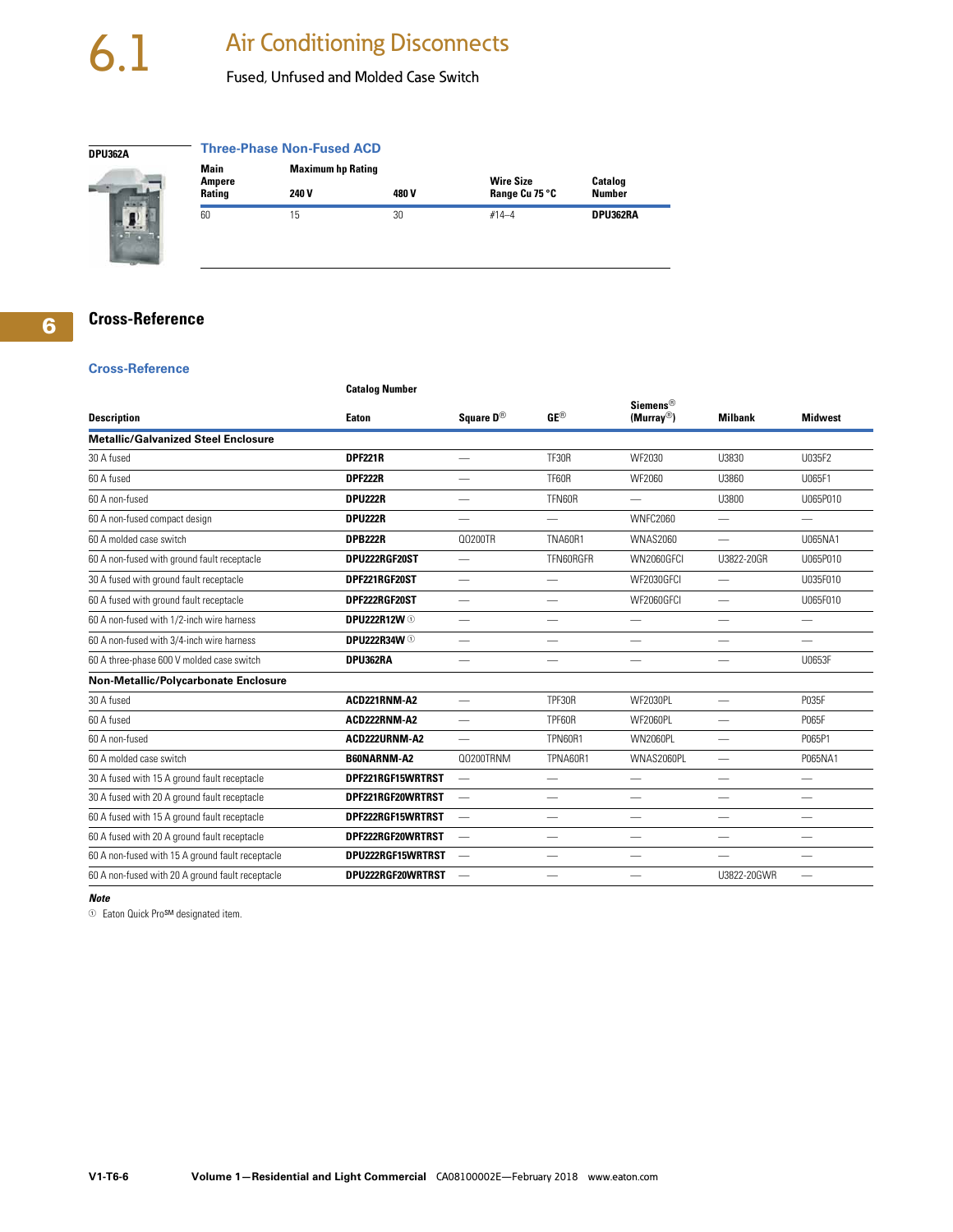#### <span id="page-7-0"></span>**Technical Data and Specifications**

- 10,000 amperes rms symmetrical interrupting rating
- Horsepower rated
- Fusible and non-fusible pullout and molded case switch designs
- 30 and 60 amperes available in fusible

#### ● 60 amperes available in non-fusible and molded case switch

- Class H fuse clips provided on fusible pullout design
- WTST (weather-resistant/ tamper-resistant with ground fault self-test) receptacle available

#### **Dimensions**

Approximate Dimensions in Inches (mm)

#### **Dimensions and Shipping Carton Information**

|                                            | Carton          | <b>Dimensions in Inches (mm)</b> |               |              |                 |
|--------------------------------------------|-----------------|----------------------------------|---------------|--------------|-----------------|
| <b>Catalog Number</b>                      | <b>Quantity</b> | Height                           | Width         | <b>Depth</b> | Weight Lbs (kg) |
| <b>Metallic/Galvanized Steel Enclosure</b> |                 |                                  |               |              |                 |
| <b>DPF221R</b>                             | 10              | 8.70 (220.9)                     | 5.40 (137.2)  | 3.15(80.0)   | 27(12)          |
| <b>DPF222R</b>                             | 10              | 8.70 (220.9)                     | 5.40 (137.2)  | 3.15(80.0)   | 27(12)          |
| DPU222R                                    | 10              | 8.70 (220.9)                     | 5.40 (137.2)  | 3.15(80.0)   | 27(12)          |
| <b>DPB222R</b>                             | 10              | 8.60 (218.4)                     | 5.30(134.6)   | 3.74(95.0)   | 34(15)          |
| <b>DPU222R12W ①</b>                        | 1               | 14.75 (374.6)                    | 12.50 (317.5) | 4.00(101.6)  | 6(3)            |
| <b>DPU222R34W ①</b>                        | 1               | 14.75 (374.6)                    | 12.50 (317.5) | 4.00(101.7)  | 6(3)            |
| DPU222RGF20ST                              | $\mathbf{1}$    | 13.00 (330.2)                    | 7.50 (190.5)  | 4.75 (120.7) | 8(4)            |
| DPF221RGF20ST                              | $\mathbf{1}$    | 13.00 (330.2)                    | 7.50 (190.5)  | 4.75 (120.7) | 8(4)            |
| DPF222RGF20ST                              | 1               | 13.00 (330.2)                    | 7.50 (190.5)  | 4.75 (120.7) | 8(4)            |
| DPU222RGF15ST                              | $\mathbf{1}$    | 13.00 (330.2)                    | 7.50(190.5)   | 4.75 (120.7) | 8(4)            |
| DPF221RGF15ST                              | 1               | 13.00 (330.2)                    | 7.50(190.5)   | 4.75 (120.7) | 8(4)            |
| DPF222RGF15ST                              | 1               | 13.00 (330.2)                    | 7.50(190.5)   | 4.75 (120.7) | 8(4)            |
| DPF221RGF15WTST                            | 1               | 13.00 (330.2)                    | 7.50(190.5)   | 4.75 (120.7) | 8(4)            |
| DPF221RGF20WTST                            | 1               | 13.00 (330.2)                    | 7.50(190.5)   | 4.75 (120.7) | 8(4)            |
| DPF222RGF15WTST                            | 1               | 13.00 (330.2)                    | 7.50(190.5)   | 4.75 (120.7) | 8(4)            |
| DPF222RGF20WTST                            | 1               | 13.00 (330.2)                    | 7.50(190.5)   | 4.75 (120.7) | 8(4)            |
| DPU222RGF15WTST                            | $\mathbf{1}$    | 13.00 (330.2)                    | 7.50 (190.5)  | 4.75(120.7)  | 8(4)            |
| DPU222RGF20WTST                            | 1               | 13.00 (330.2)                    | 7.50(190.5)   | 4.75(120.7)  | 8(4)            |
| <b>DPU362R</b>                             | 1               | 8.60(218.4)                      | 5.30(134.6)   | 3.74(94.9)   | 4(2)            |
| Non-Metallic/Polycarbonate Enclosure       |                 |                                  |               |              |                 |
| ACD221RNM-A2                               | 10              | 8.63 (219.0)                     | 6.26(159.0)   | 4.33 (109.9) | 15(7)           |
| ACD222RNM-A2                               | 10              | 8.63 (219.0)                     | 6.26(159.0)   | 4.33 (109.9) | 15(7)           |
| ACD222URNM-A2                              | 10              | 8.63 (219.0)                     | 6.26(159.0)   | 4.33 (109.9) | 15(7)           |
| B60NARNM-A2                                | 10              | 8.63 (219.0)                     | 6.26(159.0)   | 4.33 (109.9) | 18(8)           |

#### *Note*

<sup>1</sup> Eaton Quick Pro designated item.

**6**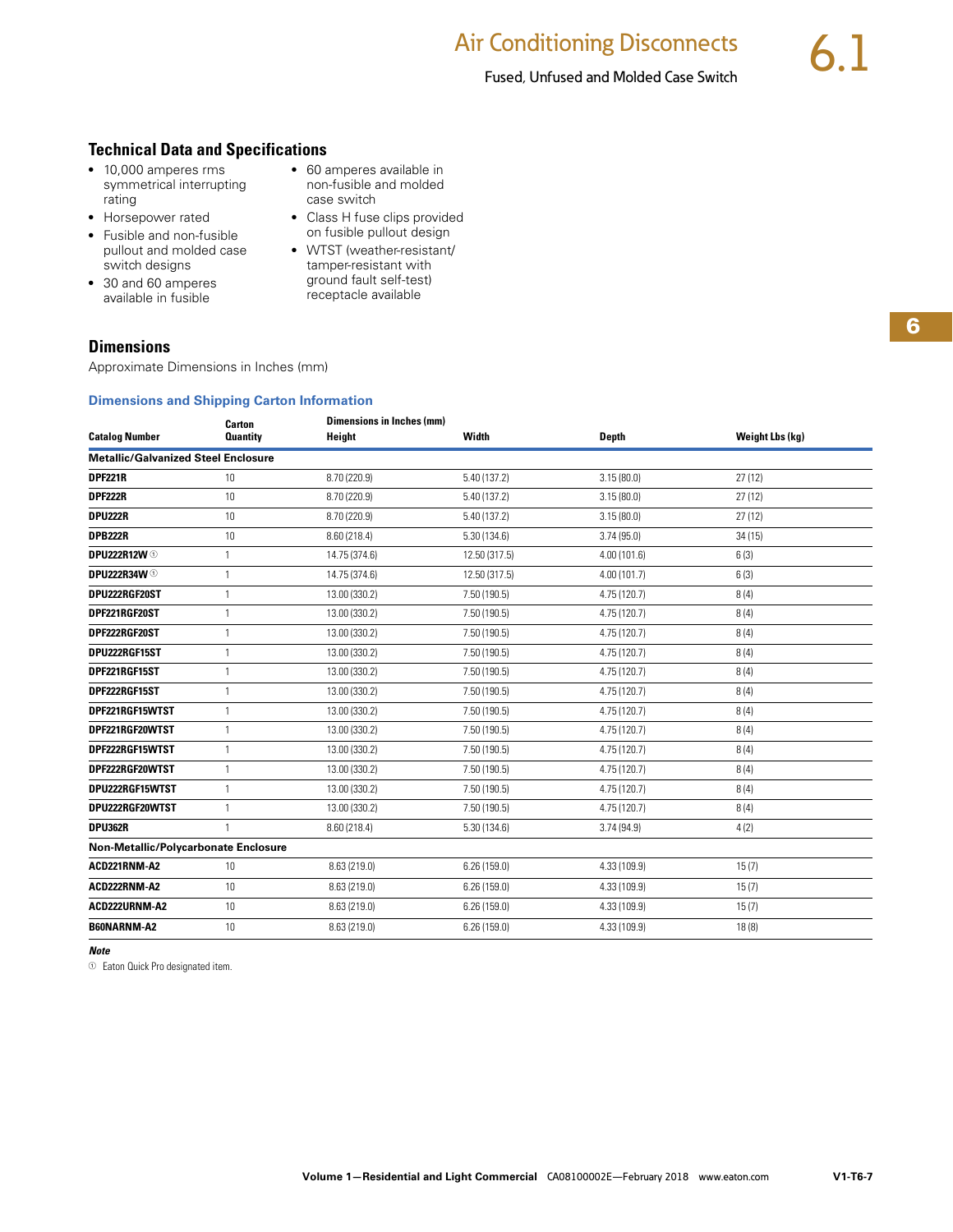Approximate Dimensions in Inches (mm)

#### **DPF221R, DPF222R, DPU222R, DPU222R12W and DPU222R34W**

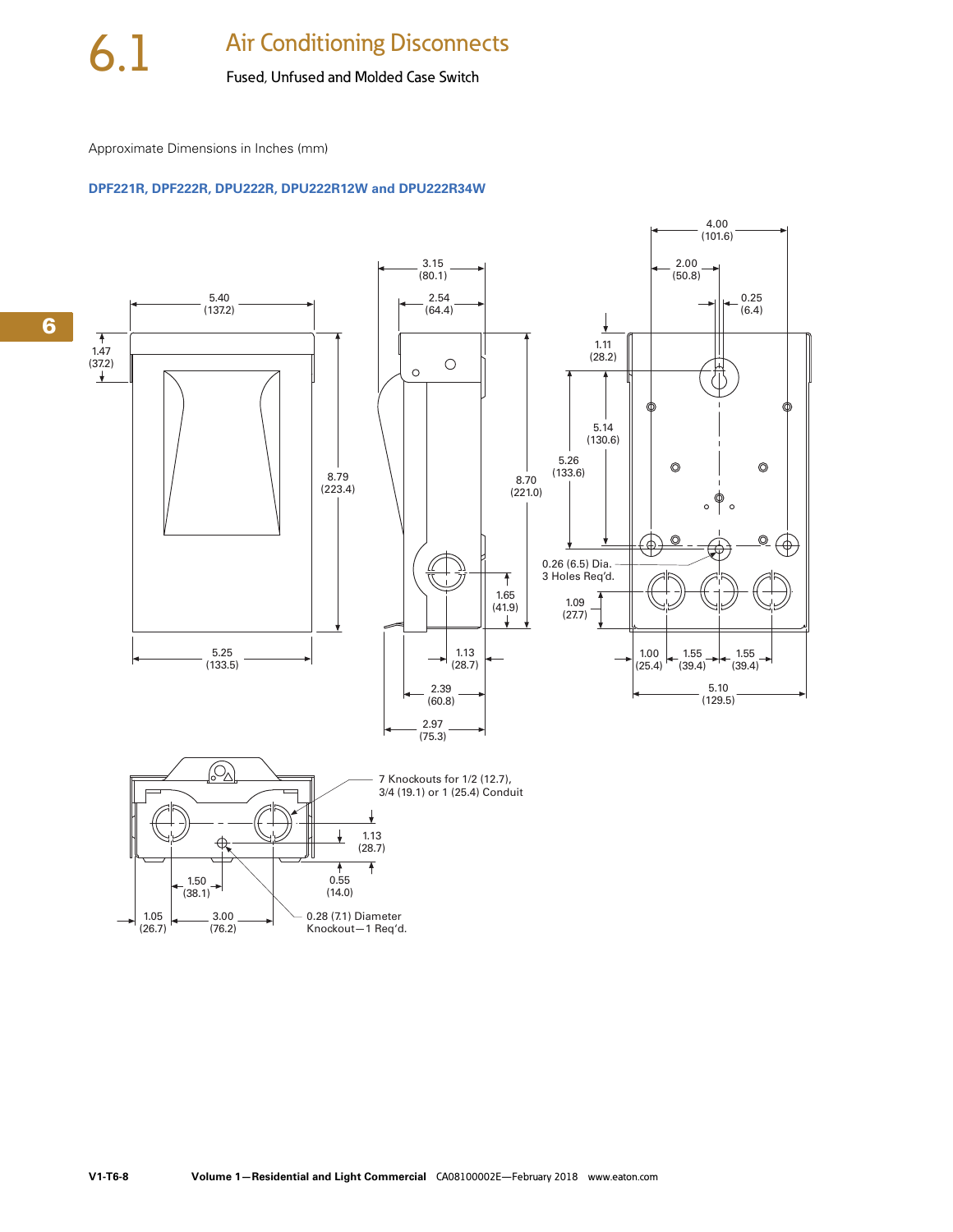#### Fused, Unfused and Molded Case Switch

Approximate Dimensions in Inches (mm)

5.30 (134.6)

#### **ACD221RNM-A2, ACD222RNM-A2, ACD222URNM-A2 and B60NARNM-A2**